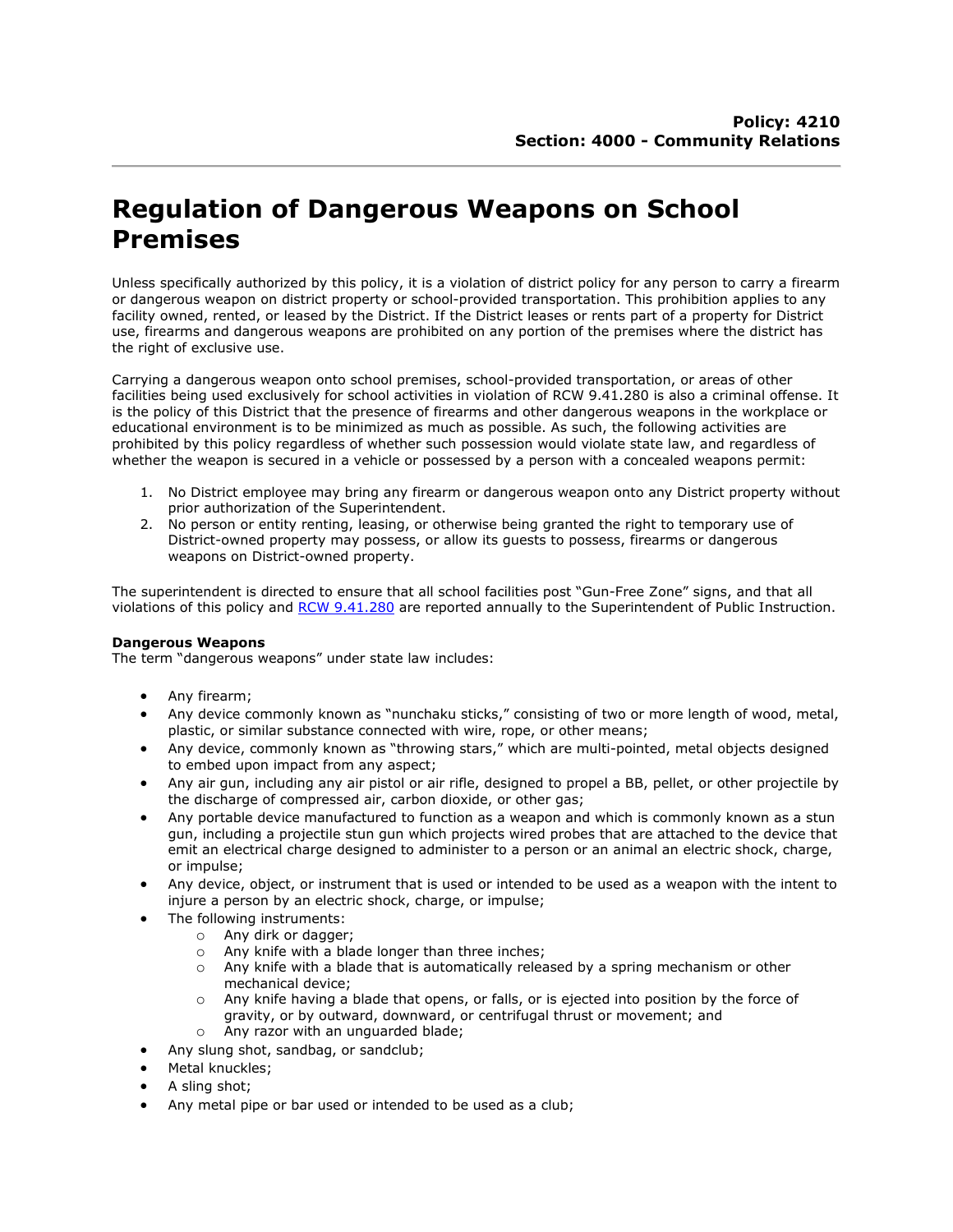- Any explosive;
- Any weapon containing poisonous or injurious gas;
- Any implement or instrument that has the capacity to inflict death and from the manner in which it is used, is likely to produce or may easily and readily produce death.

In addition, the District considers the following weapons in violation of this policy:

- Any knife or razor not listed above, except for instruments authorized or provided for specific school activities;
- Any object other than those listed above that is used in a manner to intimidate, threaten, or injure another person and is capable of easily and readily producing such injury.

## **Reporting Dangerous Weapons**

### Students

If the District believes that a student has violated this policy, an appropriate school authority will promptly notify the student's parents or guardians and the appropriate law enforcement agency of known or suspected violations of this policy.

Students who have possessed a firearm on any school premises, school-provided transportation, or schoolsponsored activities at any facility shall be expelled for not less than one year pursuant to RCW 28A.600.420. The superintendent may modify the one-year expulsion for a firearm on a case-by-case basis. Further, the district may also suspend or expel a student for up to one year if the student acts with malice (as defined under RCW 9A.04.110) and displays a device that appears to be a firearm.

All expulsion and / or suspension and all other discipline of students who violate this policy will be subject to District Policy 3241 – Student Discipline.

### **Staff**

If a District employee believes that another District employee has violated this policy, the employee will report his or her concerns to an appropriate school or District authority for further inquiry. Any disciplinary action of an employee who willfully violates this policy will be subject to District Policy 5281 – Disciplinary Action and Discharge.

## **Exceptions**

The following persons may carry firearms into school buildings, as necessary, although students engaged in these activities are restricted to the possession of rifles on school premises:

- A. Persons engaged in District-authorized military or law enforcement or School Resource Officer activities;
- B. Persons involved in a District Superintendent authorized convention, showing, demonstration, lecture or firearm safety course;
- C. Persons competing in District Superintendent authorized firearm or air gun competitions; and
- D. Any federal, state or local law enforcement officer.

The following persons who are over eighteen years of age, not employed by the District, not renting or leasing District facilities, and not enrolled as students, may possess firearms outside of school buildings on school property under only the following limited circumstances:

- A. Persons with concealed weapons permits issued pursuant to [RCW 9.41.070](http://apps.leg.wa.gov/rcw/default.aspx?cite=9.41.070) who are picking up or dropping off students; and
- B. Persons conducting legitimate business at the school and in lawful possession of a firearm or dangerous weapon if the weapon is secured within an attended vehicle, is unloaded and secured in a vehicle, or is concealed from view in a locked, unattended vehicle. Pursuant to RCW 9.41.050, no one may lawfully possess a loaded handgun in a vehicle unless the person has a valid concealed pistol permit.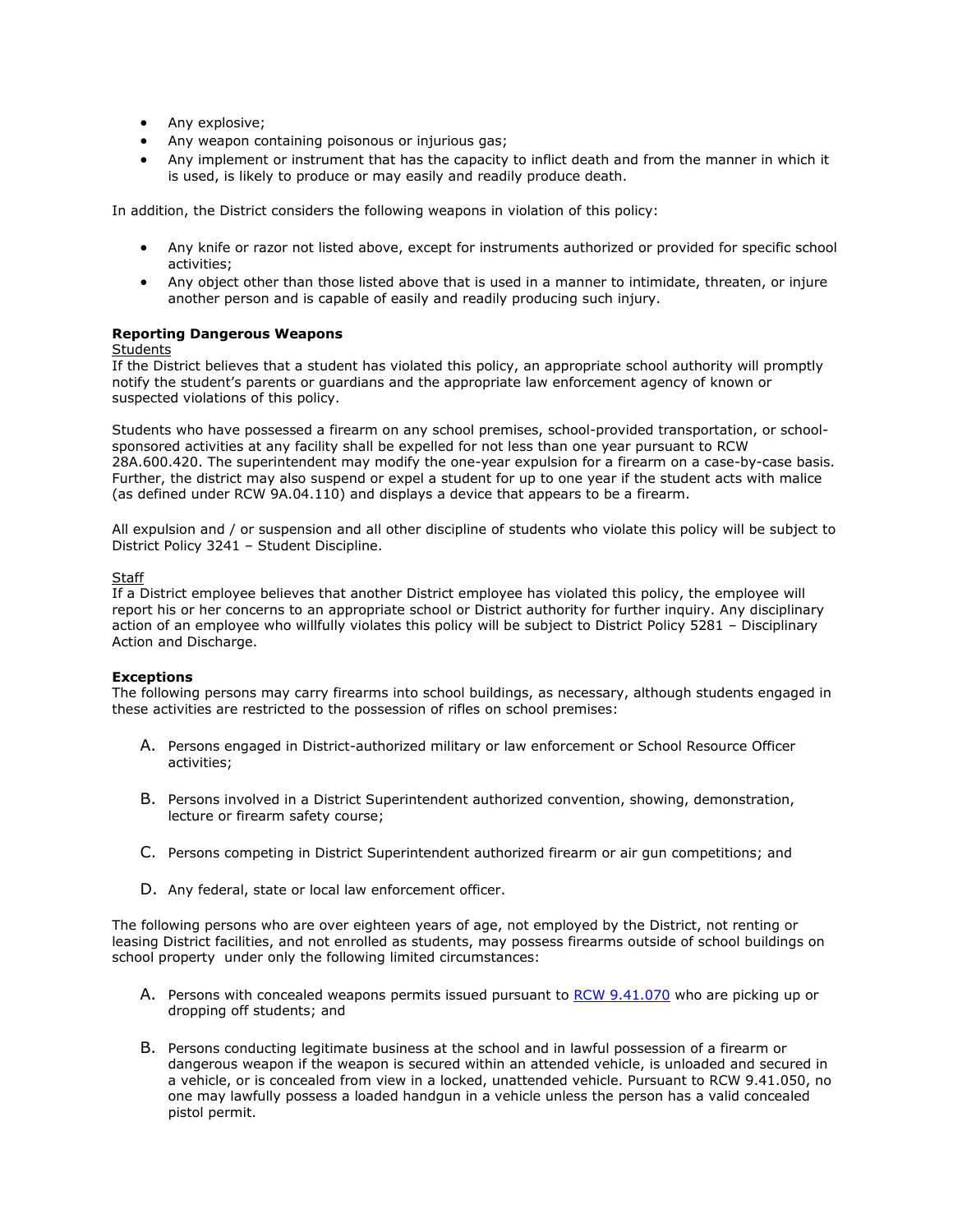Persons may bring dangerous weapons, other than firearms, onto school premises if the weapons are lawfully within the person's possession and are to be used in a school-authorized martial arts class.

#### **Personal Protection Spray**

Persons over eighteen years of age, and persons between fourteen and eighteen years of age with written parental or guardian permission, may possess personal protection spray devices on school property. No one under eighteen years of age may deliver such devices. No one eighteen years or older may deliver a spray device to anyone under fourteen, or to anyone between fourteen and eighteen who does not have parental permission.

Personal protection spray devices may not be used other than in self-defense as defined by state law. Possession, transmission, or use of personal protection spray devices under any other circumstances is a violation of district policy.

| Cross References:     |                                                                                                          |
|-----------------------|----------------------------------------------------------------------------------------------------------|
|                       | 3241 - Student Discipline                                                                                |
|                       | 4260 - Use of School Facilities                                                                          |
|                       | 6112 - Rental or Lease of District Real Property                                                         |
| Legal References:     | RCW 9A.16.020 Use of force - when lawful                                                                 |
|                       | RCW 9.41.250 Dangerous weapons-Penalty                                                                   |
|                       | RCW 9.41.280 Dangerous weapons on facilities-Penalty $-$<br>Exceptions                                   |
|                       | RCW 9.91.160 Personal protection spray devices                                                           |
|                       | RCW 9.94A.825 Deadly weapon special verdict--definition                                                  |
|                       | RCW 28A.600.420 Firearms on school premises,<br>transportation, or facilities $-$ Penalty $-$ Exemptions |
|                       |                                                                                                          |
| Management Resources: | 2019 – October Issue<br>2016 - July Issue                                                                |
|                       | Policy News, August 2006 Weapons on School Premises                                                      |
|                       | Policy News, August 1998 State Encourages Modification of<br><b>Weapons Policy</b>                       |
|                       | Policy News, October 1997 Legislature also addresses "look-<br>alike" firearms                           |

Adoption Date: 08.28.2019